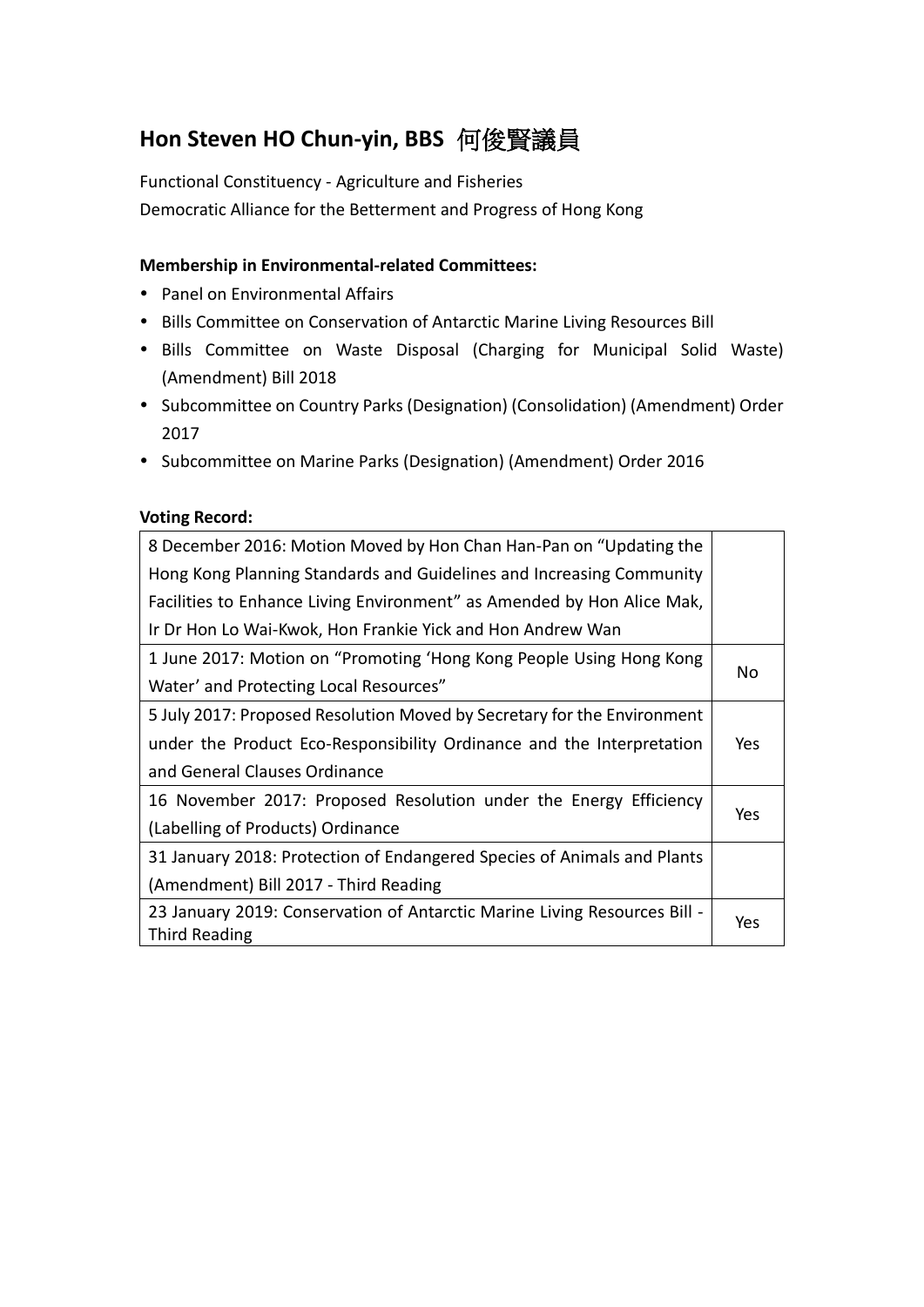### **Panel on Environmental Affairs Attendance:**



#### **Comments Made in Environmental-related Committees:**

Panel on Environmental Affairs

| 20170522 | 32. Mr Steven HO drew the Panel's attention to the incident       | Waste        |
|----------|-------------------------------------------------------------------|--------------|
|          | happened in August 2016 about illegal dumping by Mainland         |              |
|          | vessels in the waters of Wanshan Qundao of Zhuhai ("the           |              |
|          | Incident"), about 40 kilometres away from Lantau. After the       |              |
|          | dumping activity, some of the Hong Kong fishermen netted          |              |
|          | large quantity of refuse when they carried out trawling           |              |
|          | activities in the Pearl River Estuary region. Having received     |              |
|          | complaints from some Hong Kong fishermen, Mr HO said that         |              |
|          | he had relayed the case to the relevant Mainland authorities      |              |
|          | including the Department of Ocean and Fisheries of                |              |
|          | Guangdong Province. He understood that the Mainland law           |              |
|          | enforcement agencies had commenced operations both at             |              |
|          | sea and on land to proactively track down the illegal dumping     |              |
|          | activities. Vessels and personnel suspected of illegal activities |              |
|          | had been detained and illegal marine dumping had been             |              |
|          | curbed.                                                           |              |
| 20170522 | 33. Mr Steven HO pointed out that after the Incident, there       | <b>Waste</b> |
|          | was no immediate assistance provided by the Administration        |              |
|          | on removal of the large quantity of refuse netted by the Hong     |              |
|          | Kong fishermen. He criticized that the relevant government        |              |
|          | departments had passed the buck among themselves when             |              |
|          | dealing with incidents of marine pollution, and called upon       |              |
|          | the Administration to establish a mechanism to respond to         |              |
|          | similar emergency situations in future.                           |              |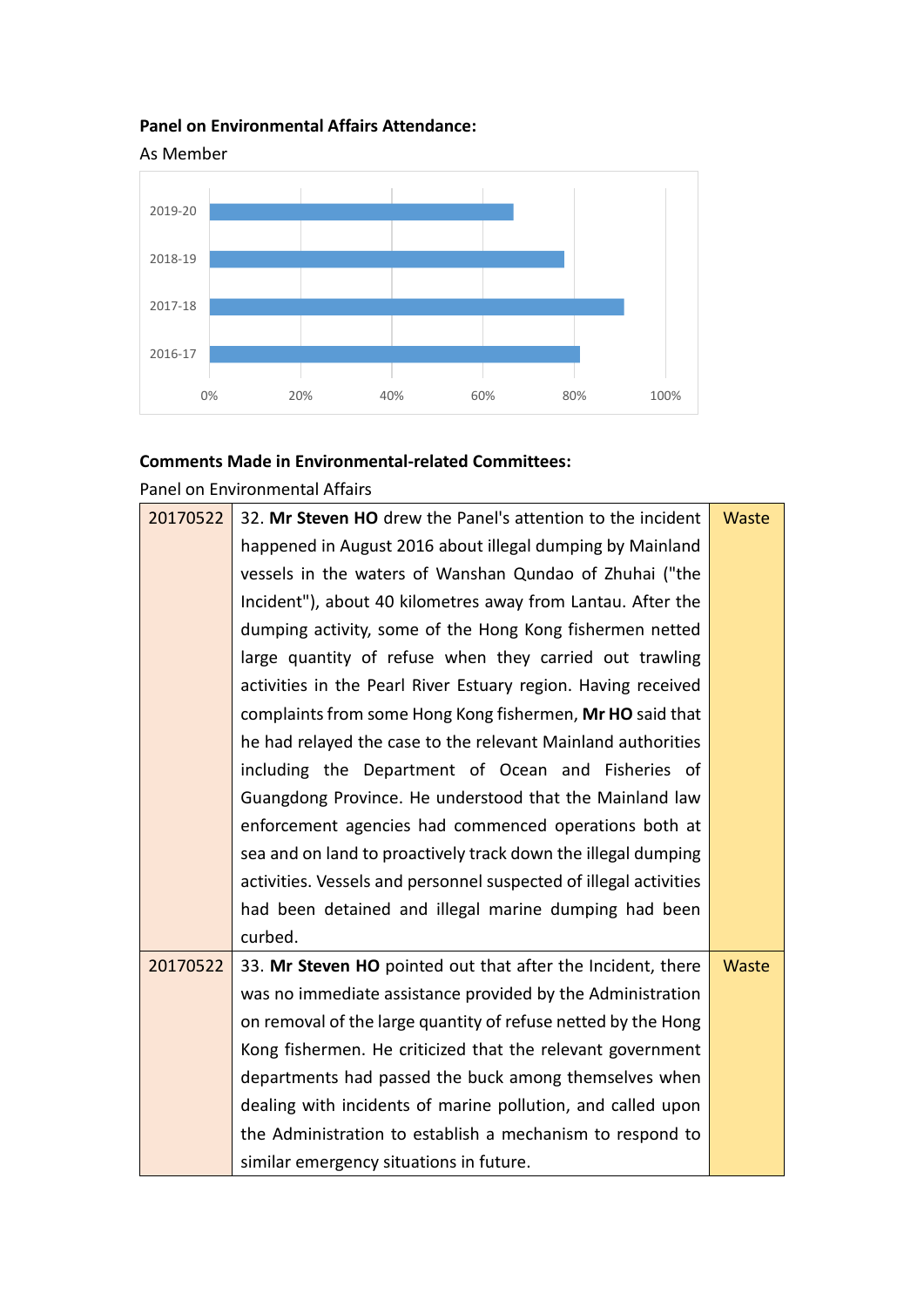| 20170717 | 10. Mr Steven HO enquired whether the rationale for setting      | Air   |
|----------|------------------------------------------------------------------|-------|
|          | the sulphur content of compliant fuel at 0.5% under the          |       |
|          |                                                                  |       |
|          | proposed regulation was to ensure that vessels entering into     |       |
|          | Hong Kong waters from Mainland waters, such as those in          |       |
|          | DECAs, would be using the same fuel by January 2019.             |       |
| 20170717 | 14. Mr Steven HO enquired whether the Administration was         | Air   |
|          | discussing with Guangdong on reaching further agreements         |       |
|          | to limit the fuel sulphur content and whether any further        |       |
|          | amendment on the relevant legislation would be necessary.        |       |
|          | Mr HO urged the Administration to step up promotional            |       |
|          | efforts and inform the shipping trade on the way forward for     |       |
|          | further controlling marine emissions, which would enhance        |       |
|          | the trade's preparation for meeting future legislative changes.  |       |
| 20171030 | 26. Mr Steven HO said that no effective follow-up measures       | Waste |
|          | had been taken by the Administration to support the              |       |
|          | sustainable development of the local recycling industry          |       |
|          | following the consultancy study commissioned in 2013 to          |       |
|          | explore possible means to assist the industry. As most of the    |       |
|          | recyclables in Hong Kong would be exported to the Mainland,      |       |
|          | he suggested that the Administration should strengthen           |       |
|          | collaborative efforts with the Mainland authorities in order to  |       |
|          | obtain early information on relevant Mainland policy changes     |       |
|          | that might impact on the local recycling industry. He urged the  |       |
|          | Administration to inform the recycling trade as early as         |       |
|          | possible once there were any changes in order to facilitate the  |       |
|          | necessary preparatory work.                                      |       |
| 20171030 | 32. Mr Steven HO expressed concern that the CE's 2017 Policy     | Waste |
|          | Address had no mention of any measures to protect                |       |
|          | agricultural land against pollution or vandalism or conduct of   |       |
|          | consultancy studies on illegal land filling and dumping          |       |
|          | activities. He urged the Administration to strengthen            |       |
|          | enforcement actions against such activities.                     |       |
| 20171030 | 62. Mr CHAN Hak-kan, Mr Steven HO, Mr SHIU Ka-fai and Mr         | Waste |
|          | <b>KWOK</b><br>Wai-keung<br>that<br>the<br>expressed<br>concerns |       |
|          | implementation of MSW charging would aggravate fly-tipping       |       |
|          | and give rise to charge evasion as well as abuse of litter       |       |
|          | containers in public places. Mr HO enquired whether the          |       |
|          | Administration<br>would<br>additional<br>provide<br>manpower     |       |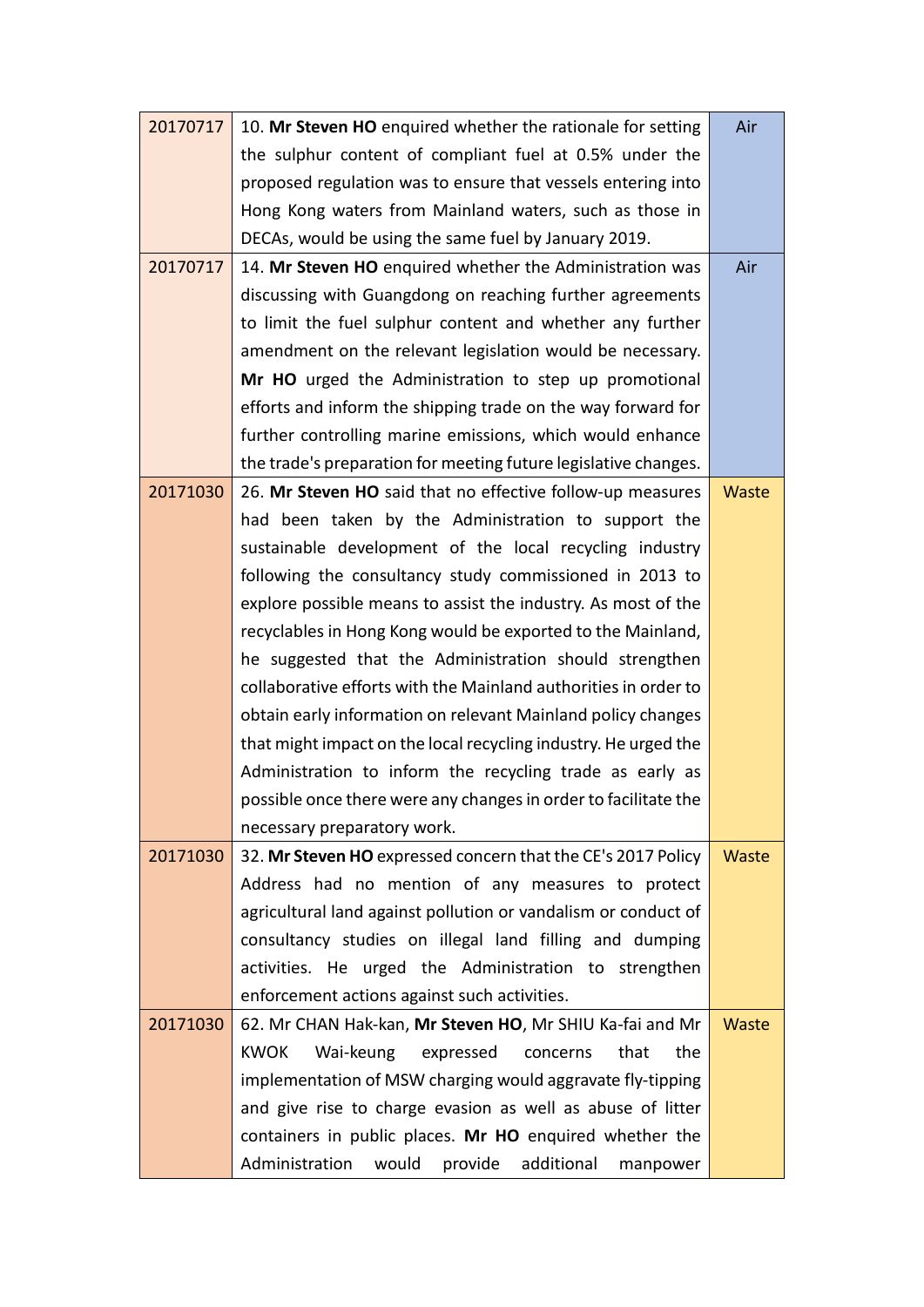|          | resources to step up enforcement actions.                        |       |
|----------|------------------------------------------------------------------|-------|
| 20171127 | 7. He and Mr Steven HO however noted that some local             | Water |
|          | fishermen were very concerned about the discharge point of       |       |
|          | the new submarine outfall and the impact of sewage               |       |
|          | discharged on the water quality in the nearby fish culture       |       |
|          | zone. They asked the Administration to consider extending        |       |
|          | the outfall further away from Sha Tau Kok fish culture zone to   |       |
|          | minimize the impact of the discharged effluent on the water      |       |
|          | quality. Mr Steven HO added that, to address the local           |       |
|          | fishermen's concerns, the Administration should explore          |       |
|          | other feasible measures such as constructing an underground      |       |
|          | sewer instead of a submarine outfall, or extending the outfall   |       |
|          | to areas near Yan Chau Tong Marine Park given that it was the    |       |
|          | Administration's view that the water quality in those areas      |       |
|          | would not be significantly affected.                             |       |
| 20171127 | 10. Regarding the impact on fisheries resources in connection    | Water |
|          | with the proposed works, Mr Steven HO suggested that the         |       |
|          | Administration should: (a) explore in collaboration with         |       |
|          | experts in local and Mainland universities, other appropriate    |       |
|          | methods to monitor the water quality of the fish culture         |       |
|          | zones for quality assurance, and (b) give clear guidance to the  |       |
|          | Agriculture, Fisheries and Conservation Department on            |       |
|          | assessing the water quality (including temperature and other     |       |
|          | water parameters) with a view to enhancing the productivity      |       |
|          | of fish farming and to improving the fish culture environment.   |       |
| 20180226 | 4. In the light of the Government's existing measure of          | Air   |
|          | capping the first registration tax ("FRT") concession for        |       |
|          | electric private cars ("e-PCs") at \$97,500 from 1 April 2017 to |       |
|          | 31 March 2018, instead of granting a full waiver as in previous  |       |
|          | years, Ir Dr LO Wai-kwok, Dr Elizabeth QUAT, Mr Steven HO        |       |
|          | and Mr HUI Chi-fung sought clarification whether it remained     |       |
|          | a policy of the Government to promote the use of electric        |       |
|          | vehicles ("EVs") and if so, the objectives of the policy. These  |       |
|          | members also urged the                                           |       |
|          | Administration to set a timetable and relevant targets for the   |       |
|          | replacement of conventional private cars running on fossil       |       |
|          | fuels by e-PCs. Mr HO commented that the Government's            |       |
|          | priority to promote adoption of e-CVs might undermine            |       |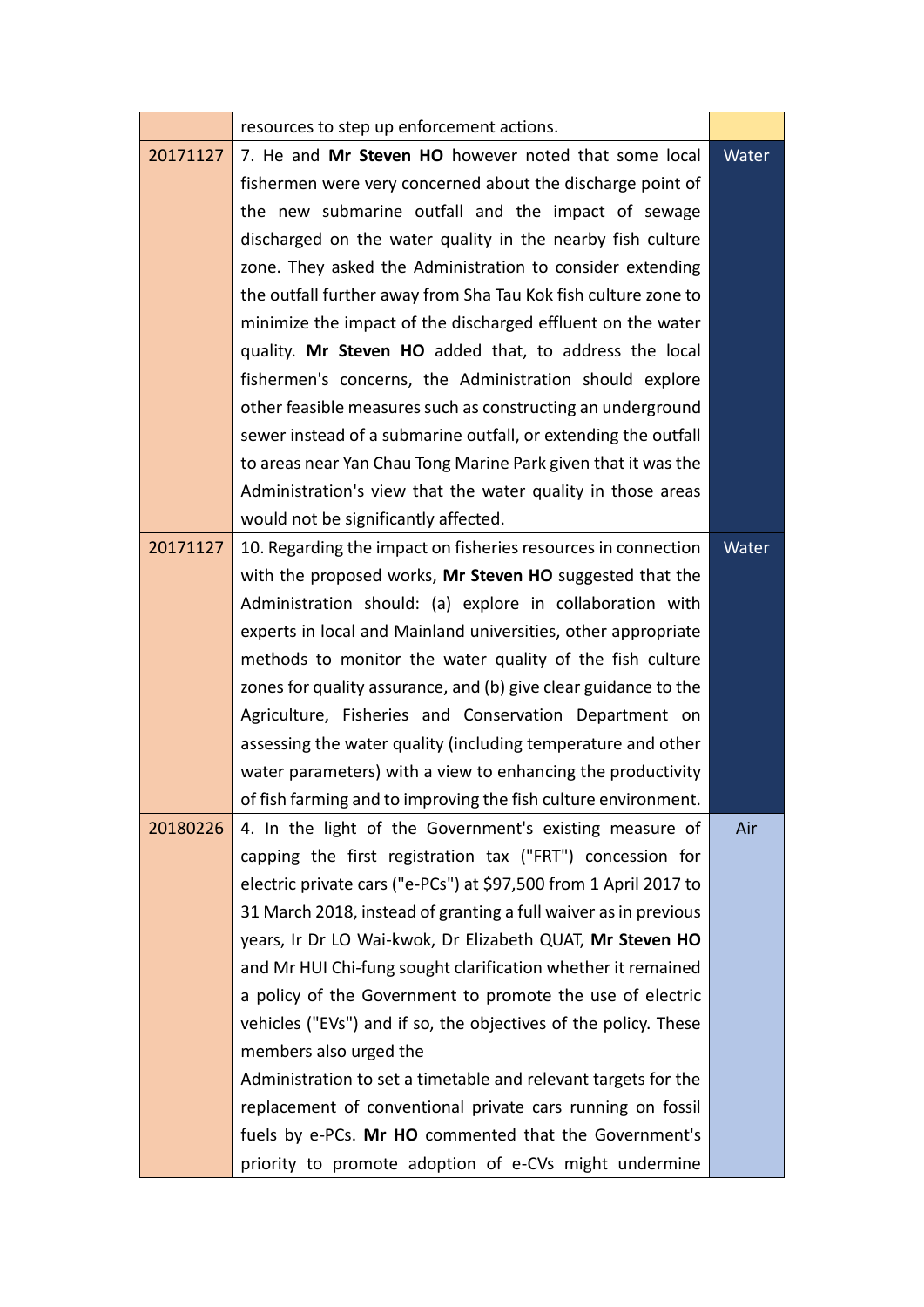|          | public confidence and participation in the Government's         |             |
|----------|-----------------------------------------------------------------|-------------|
|          | initiatives of promoting the use of e-PCs, and hinder a smooth  |             |
|          | implementation of the relevant policies.                        |             |
| 20180226 | 6. Ir Dr LO Wai-kwok, Dr Elizabeth QUAT, Mr LEUNG Yiu-chung,    | Air         |
|          | Mr Steven HO and Mr HUI Chi-fung expressed dissatisfaction      |             |
|          | that the number of newly registered e-PCs had declined          |             |
|          | drastically after reduction of the FRT concessions for e-PCs.   |             |
|          | Mr HO opined that the FRT concessions for e-PCs should be       |             |
|          | increased to substantially reduce the existing cost difference  |             |
|          | between e-PCs and conventional private cars.                    |             |
| 20180226 | 15. The Chairman, Mr Frankie YICK, Dr Elizabeth QUAT, Mr        | Air         |
|          | LEUNG Yiu-chung, Mr Steven HO and Mr HUI Chi-fung called        |             |
|          | on ENB to collaborate with relevant B/Ds (e.g. Home Affairs     |             |
|          | Bureau) to offer more assistance to current/prospective EV      |             |
|          | owners in installing EV chargers in existing buildings; offer   |             |
|          | assistance and incentives to owners' corporations to draw       |             |
|          | their support for installing EV chargers on their premises; and |             |
|          | set a timetable for the development of the EV charging          |             |
|          | network, including both public and private chargers.            |             |
| 20180226 | 16. As private car owners might not be able to install EV       | Air         |
|          | chargers at their parking spaces due to various constraints     |             |
|          | while the supply of parking spaces in new housing               |             |
|          | developments was inadequate, Mr LEUNG Yiu-chung and Mr          |             |
|          | Steven HO considered it imperative for the Administration to    |             |
|          | greatly expand the public charging network in order to          |             |
|          | promote a wider use of e-PCs.                                   |             |
| 20180226 | 19. Mr Steven HO opined that the Administration should set      | Air         |
|          | a timetable for the replacement of diesel commercial vehicles   |             |
|          | by e-CVs.                                                       |             |
| 20181011 | 7d. Review of the environmental impact assessment ("EIA")       | <b>Misc</b> |
|          | system: Mr Steven HO opined that in anticipation of public      |             |
|          | over the<br>environmental<br>impact of future<br>concerns       |             |
|          | reclamation works, the Administration should improve the        |             |
|          | transparency of the EIA system and public understanding of      |             |
|          | EIA reports, such as by providing a Chinese version for each    |             |
|          | EIA report.                                                     |             |
| 20181022 | 6. Mr Steven HO opined that since the reduction of the first    | Air         |
|          | registration tax concession for electric private cars ("e-PCs") |             |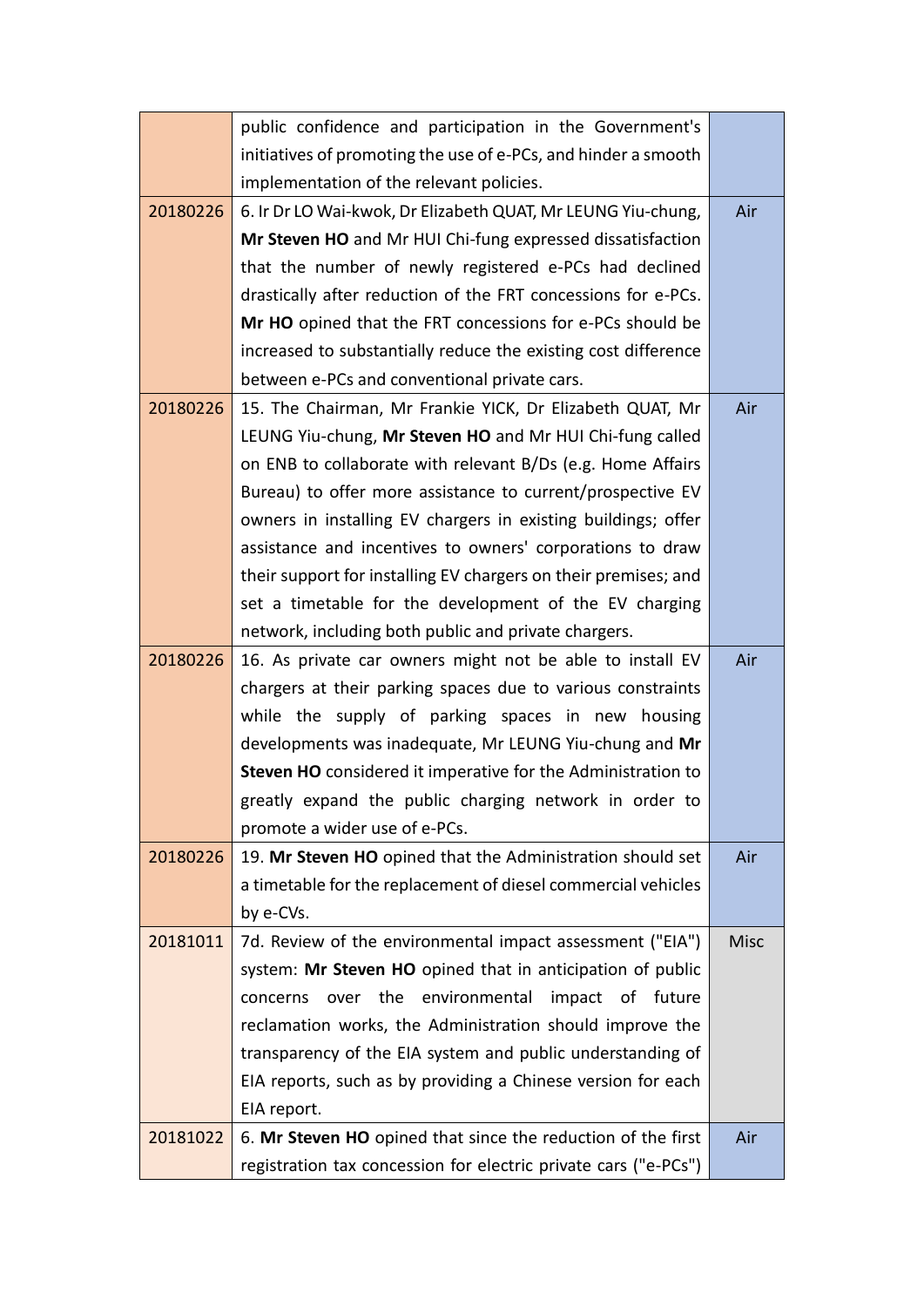|          | in 2017, there had been an absence of a strong incentive for    |         |
|----------|-----------------------------------------------------------------|---------|
|          | private car owners to switch to e-PCs. He and Mr CHAN Hak-      |         |
|          | kan sought elaboration on the policies on promoting the         |         |
|          | adoption of EVs and other new energy vehicles, including the    |         |
|          | policies on the development of ancillary facilities such as EV  |         |
|          | chargers.                                                       |         |
| 20181022 | 39. As super typhoon Mangkhut had exposed the weaknesses        | Climate |
|          | in the wind-resistant designs of some infrastructures, Mr       |         |
|          | Steven HO considered that ENB should review and improve         |         |
|          | the relevant designs of new infrastructures within its purview, |         |
|          | including sewage treatment facilities and landfills, and report |         |
|          | the results of the review to LegCo.                             |         |
| 20181022 | 42. Mr Steven HO expressed similar concern and asked            | Water   |
|          | whether ENB would implement measures to protect the             |         |
|          | marine environment during reclamation works, in addition to     |         |
|          | the mitigation measures to be carried out by project            |         |
|          | required<br>by<br>the<br>relevant<br>EIA<br>proponents<br>as    |         |
|          | reports/Environmental Permits.                                  |         |
| 20181022 | 47. Mr Steven HO sought information on the enhanced             | Water   |
|          | measures to prevent the discharge of polluted urban run-off     |         |
|          | into the sea. In addition, he pointed out that during the       |         |
|          | rehabilitation/upgrading of old sewerage facilities, untreated  |         |
|          | sewage might be directly discharged into the sea temporarily.   |         |
|          | He suggested that the Administration should improve the         |         |
|          | designs of new sewerage facilities to obviate the need for      |         |
|          | sewage bypass during upgrading works in future.                 |         |
| 20181126 | 33. Mr Steven HO and Dr Elizabeth QUAT commented that           | Waste   |
|          | some members of the public distrusted the Administration's      |         |
|          | capability in enforcing the regulatory requirements of MSW      |         |
|          | charging and preventing aggravation of fly-tipping. A case in   |         |
|          | point was the ineffectiveness of the enforcement actions        |         |
|          | against illegal disposal of construction waste. They said that  |         |
|          | the Democratic Alliance for the Betterment and Progress of      |         |
|          | Hong Kong had all along been advocating for the adoption of     |         |
|          | a "free-of-charge" arrangement in the initial phase of MSW      |         |
|          | charging, and the provision of rewards to better drive          |         |
|          | behavioural changes in reducing waste. As certain waste was     |         |
|          | unavoidable, Mr HO suggested that a basic amount of free        |         |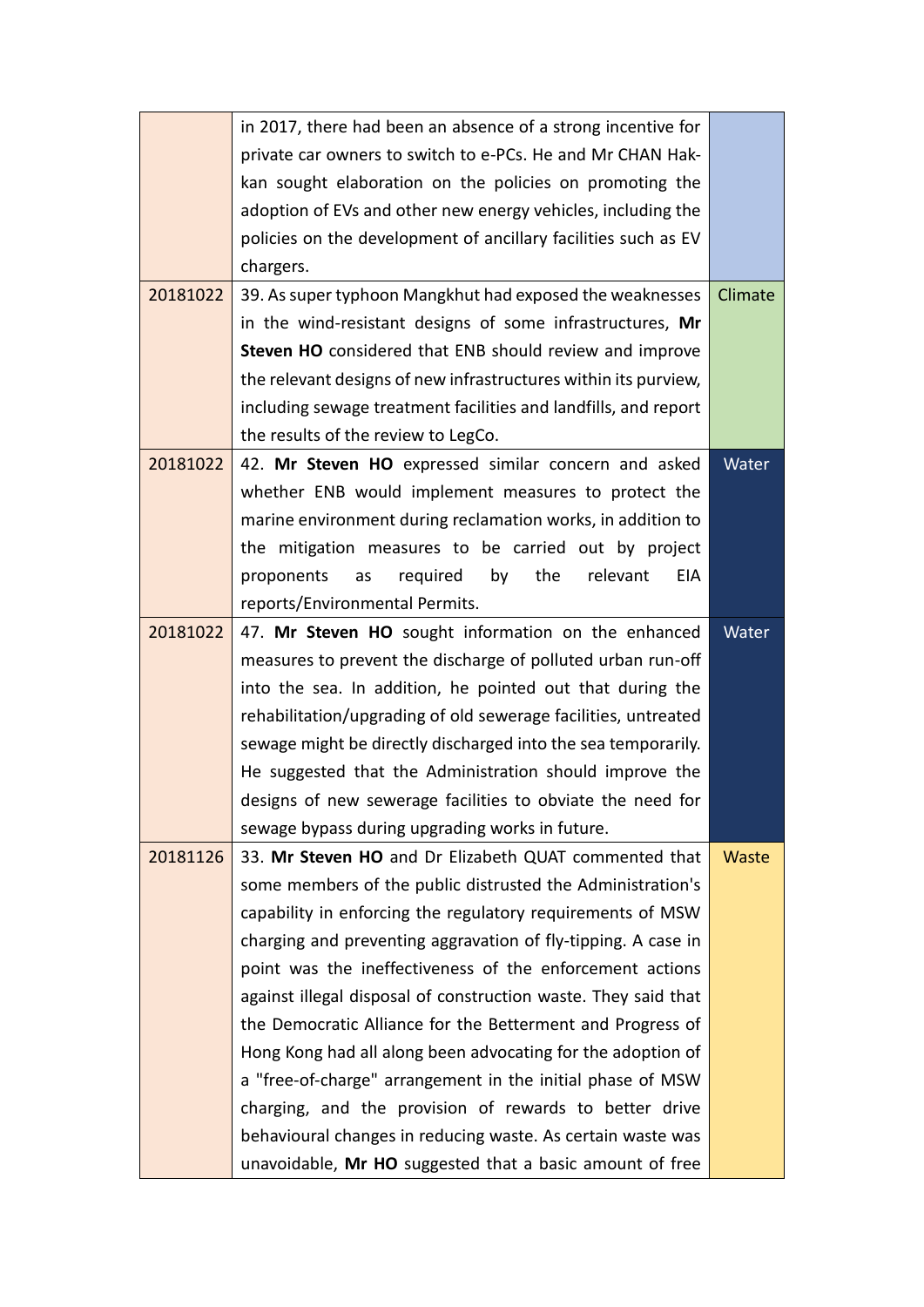|          | designated garbage bags be provided to each household          |       |
|----------|----------------------------------------------------------------|-------|
|          | monthly.                                                       |       |
| 20181126 | 37. Mr Steven HO considered that the implementation of         | Waste |
|          | MSW charging alone would not be sufficient for reducing        |       |
|          | waste substantially, and hence it was imperative for the       |       |
|          | Administration to introduce complementary measures as well     |       |
|          | to promote waste reduction and recycling.                      |       |
| 20190128 | 5. Mr Steven HO questioned if there was any prospect of        | Air   |
|          | achieving the [target of 30% of PCs in Hong Kong would be      |       |
|          | EVs or hybrid vehicles by 2020], given the slow growth of      |       |
|          | registered e-PCs in recent years due to the discontinuation of |       |
|          | the full first registration tax ("FRT") waiver for e-PCs.      |       |
| 20190128 | 8. Mr Steven HO asked about the coordination between the       | Air   |
|          | Environment Bureau/EPD and other bureaux/departments           |       |
|          | on measures to promote the use of EVs.                         |       |
| 20190128 | 10. Mr CHAN Hak-kan, Dr Elizabeth QUAT and Mr Steven HO        | Air   |
|          | expressed the following views: (a) the Democratic Alliance for |       |
|          | the Betterment and Progress of Hong Kong ("DAB") supported     |       |
|          | policies on promoting the use of green transport, including    |       |
|          | the relaxation of eligibility criteria under the "One-for-One  |       |
|          | Replacement" Scheme; (b) however, due to low participation     |       |
|          | rate, the said scheme had been ineffective in promoting the    |       |
|          | use of e-PCs; and (c) given that FRTs payable of many e-PC     |       |
|          | models on the market remained significantly higher than the    |       |
|          | current concession cap under the scheme (i.e. \$250,000),      |       |
|          | DAB considered that a higher FRT concession should be          |       |
|          | offered for e-PCs (say a uniform 50% waiver for FRT in excess  |       |
|          | of the current concession cap) in order to encourage more PC   |       |
|          | owners to switch to e-PCs, especially those who would not      |       |
|          | mass-market e-PC models<br>choose<br>due<br>personal<br>to     |       |
|          | preferences.                                                   |       |
| 20190128 | 34. Mr Steven HO said that he was a hybrid PC user. Given      | Air   |
|          | that it would take considerable time for Hong Kong to          |       |
|          | complete a transition from conventional vehicles to new        |       |
|          | energy vehicles, he suggested that the Administration should   |       |
|          | consider promoting the use of hybrid vehicles in the interim   |       |
|          | by reinstating the partial FRT concession for hybrid vehicles. |       |
| 20191028 | 36. Mr Steven HO expressed concern that some recyclers         | Waste |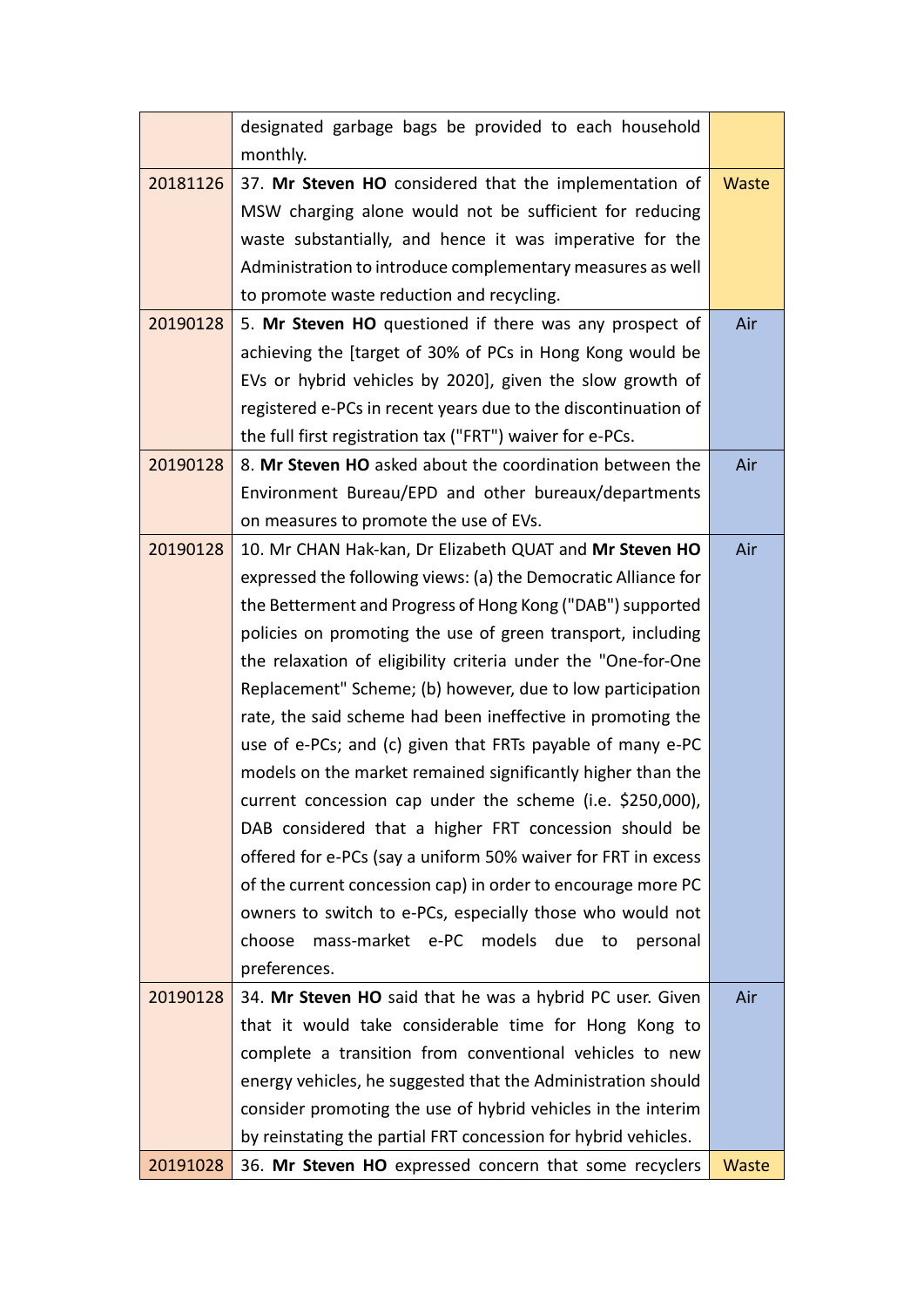|          | currently operating on brownfield sites would be forced out         |       |
|----------|---------------------------------------------------------------------|-------|
|          | of business due to the resumption of private land for public        |       |
|          | purposes (as announced in 2019 Policy Address) and hence            |       |
|          | Hong Kong's overall recycling capacity would diminish. He           |       |
|          | enquired whether ENB had compiled information on recycling          |       |
|          | operations on brownfield sites, and whether and how it              |       |
|          | would assist recyclers affected by land resumption in               |       |
|          | maintaining their businesses.                                       |       |
| 20191028 | 53. Mr Steven HO said that the fisheries trade was generally        | Waste |
|          | sceptical about the Administration's ability to promptly            |       |
|          | remove floating refuse caused by marine incidents. A case in        |       |
|          | point was that the Administration had not provided                  |       |
|          | immediate assistance to Hong Kong fishermen in handling the         |       |
|          | large quantity of refuse they netted in the aftermath of an         |       |
|          | illegal dumping activity in the waters of Zhuhai few years ago.     |       |
|          | He enquired whether the Administration had reviewed its             |       |
|          | emergency response mechanism in respect of marine                   |       |
|          | pollution incidents. To enable quicker removal of floating          |       |
|          | refuse caused by marine incidents, he suggested that the            |       |
|          | Administration should consider setting up temporary sites           |       |
|          | onshore for refuse disposal, deploying large refuse reception       |       |
|          | vessels to coordinate cleanup actions, and/or encouraging           |       |
|          | private vessels' participation in the cleanup actions through       |       |
|          | the provision of financial rewards.                                 |       |
| 20191028 | 78. Mr Steven HO commented that the Administration should   Climate |       |
|          | keep a watchful eye on the international developments in fuel       |       |
|          | technologies,<br>with a view to identifying<br>suitable             |       |
|          | unconventional energy sources (such as natural gas hydrates)        |       |
|          | to diversify Hong Kong's energy supply. He asked whether the        |       |
|          | Administration had participated in the research and                 |       |
|          | development of new energy supply and/or cooperated with             |       |
|          | research institutions in the Mainland or overseas on the            |       |
|          | matter.                                                             |       |

# Bills Committee on Conservation of Antarctic Marine Living Resources Bill

| 20180716   1. | The Chairman's enquiries and the Administration's responses on (a)  |
|---------------|---------------------------------------------------------------------|
|               | the types of toothfish products imported into Hong Kong and (b) the |
|               | coordination among government departments in conducting port        |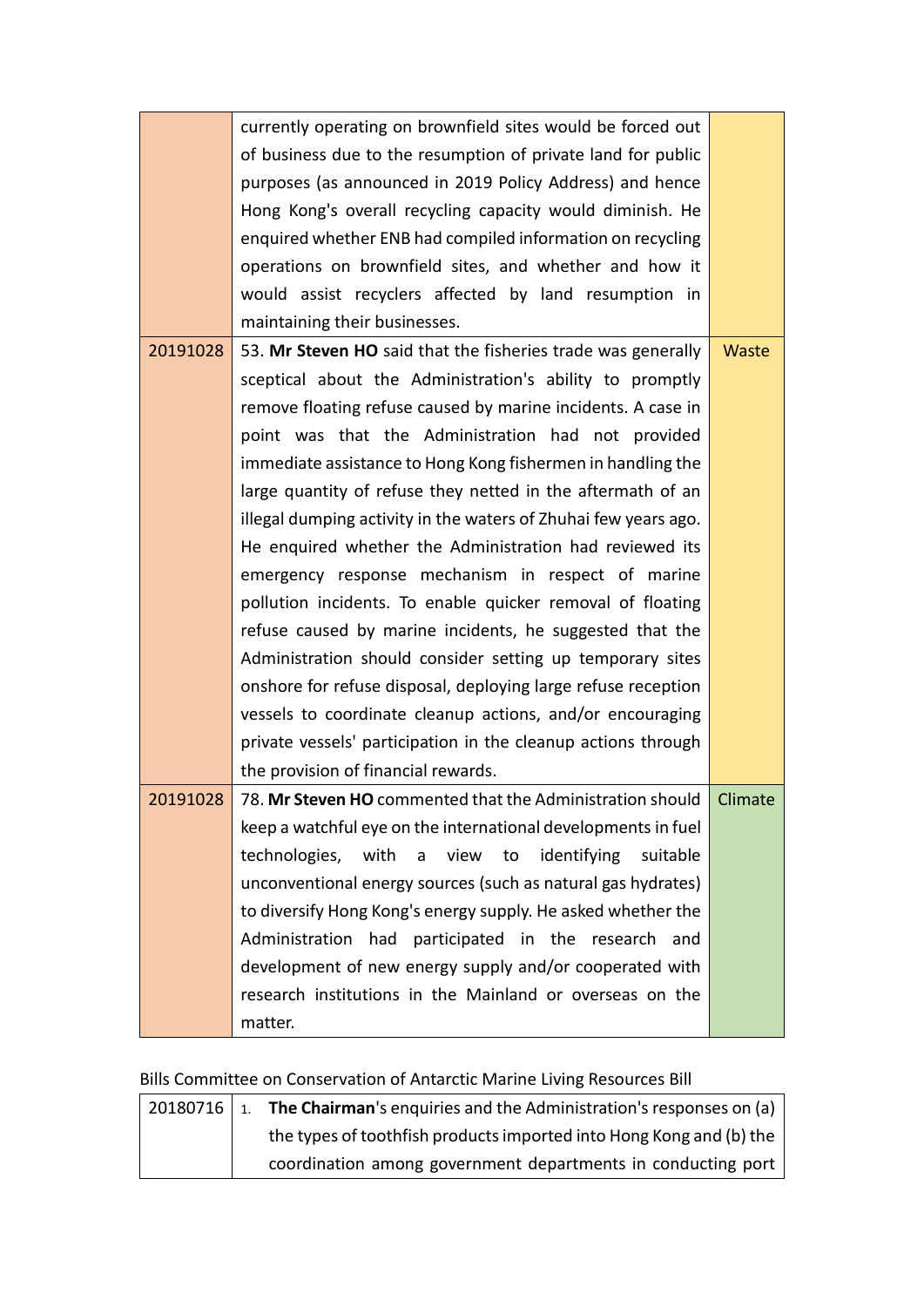|          |    | inspection and control.                                                |
|----------|----|------------------------------------------------------------------------|
|          | 2. | The Chairman's view that the Administration should organize            |
|          |    | education and publicity programmes for the trade as well as the        |
|          |    | public in general, explaining the implementation of CCAMLR and the     |
|          |    | regulatory control over the trading of toothfish in Hong Kong.         |
| 20181008 | 3. | The Chairman and Dr QUAT considered that the Administration            |
|          |    | should critically assess the need for creating two teams of            |
|          |    | professional and technical staff (one each under AFCD and GL) to       |
|          |    | carry out the additional workload, since only a small number of        |
|          |    | fishing vessels carrying Antarctic marine living resources had         |
|          |    | entered Hong Kong waters in recent years.                              |
|          | 4. | In relation to the term "Convention Area", the Chairman requested      |
|          |    | the Administration to provide a map showing the exact location/        |
|          |    | boundary of the Convention Area as defined under clause 2 of the       |
|          |    | Bill and Article I of the Convention on the Conservation of Antarctic  |
|          |    | Marine Living Resources ("CCAMLR").                                    |
|          | 5. | The Chairman and Mr Kenneth LEUNG enquired about the need to           |
|          |    | empower SFH to make regulations with extra-territorial effect. The     |
|          |    | Administration explained that the implementation of certain CMs        |
|          |    | might require Contracting Parties ("CPs") to CCAMLR to regulate        |
|          |    | acts outside their territories. For example, under CM10-05 (Catch      |
|          |    | Documentation Scheme for Dissostichus spp.), each CP should            |
|          |    | require that each landing of Dissostichus spp. at its ports and each   |
|          |    | transshipment of Dissostichus spp. from, or to, its vessels be         |
|          |    | accompanied by a completed Dissostichus catch document. Under          |
|          |    | CM10-08, CPs should take measures to verify if any of their            |
|          |    | nationals, natural or legal persons were engaged in, responsible for   |
|          |    | or benefit from illegal, unreported and unregulated fishing activities |
|          |    | for toothfish, and take appropriate action to deprive the benefits     |
|          |    | obtained and dissuade the actors of further illegal activities.        |
| 20181106 | 6. | The Chairman's enquiry and the Administration's response on the        |
|          |    | scope of information that might be exchanged under the                 |
|          |    | Convention on the Conservation of Antarctic Marine Living              |
|          |    | Resources ("CCAMLR") and its relevant Conservation Measures            |
|          |    | ("CMs").                                                               |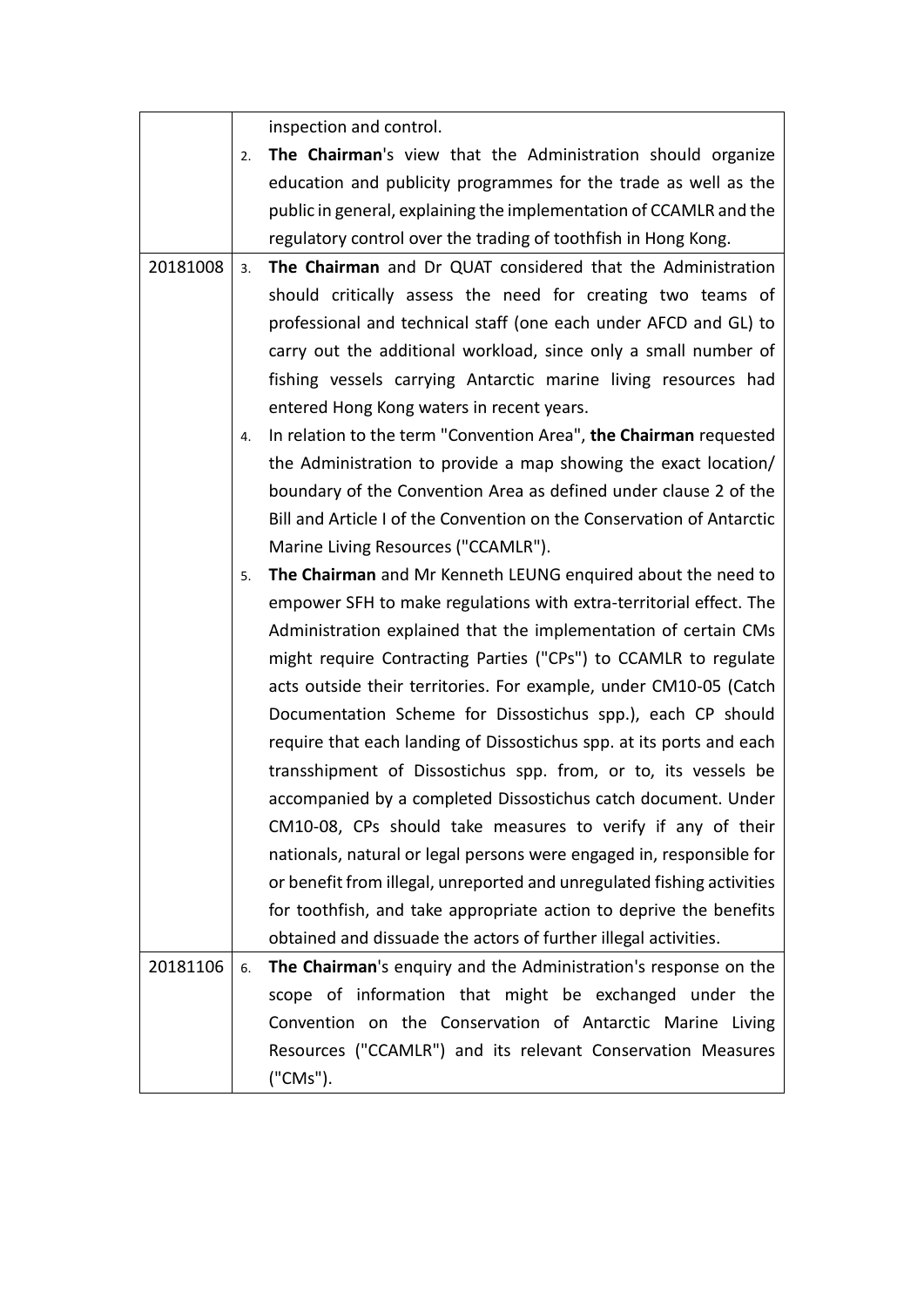Bills Committee on Waste Disposal (Charging for Municipal Solid Waste) (Amendment) Bill 2018

| 20181205 | 1. | While it was a common practice to reuse plastic shopping bags       |
|----------|----|---------------------------------------------------------------------|
|          |    | ("PSBs") for collecting domestic waste, Mr HO said that some        |
|          |    | members of the public might continue with this practice and put     |
|          |    | such reused PSBs into DBs after the proposed launch of MSW          |
|          |    | charging. He enquired about the estimated number of additional      |
|          |    | plastic bags that would be landfilled each year as a result.        |
|          | 2. | Mr HO questioned the Administration's capability in enforcing       |
|          |    | MSW charging, given that the launch of the Producer                 |
|          |    | Responsibility Scheme on Waste Electrical and Electronic            |
|          |    | Equipment ("WPRS") had aggravated fly-tipping of e-waste            |
|          |    | according to some media reports.                                    |
|          |    |                                                                     |
|          | 3. | Mr HO requested the Administration to provide the following         |
|          |    | information in writing for members' reference:                      |
|          |    | (a) the respective numbers of posts in the relevant government      |
|          |    | bureaux/departments and their contractors (if any) that were        |
|          |    | currently involved in the administration of the Construction Waste  |
|          |    | Disposal Charging Scheme ("CWDCS") and enforcement against          |
|          |    | illegal depositing/disposal of construction waste;                  |
|          |    | (b) the proportions of the posts mentioned in (a) that were created |
|          |    | after the enactment of the legislation for CWDCS; and               |
|          |    | (c) the financial implications of (b).                              |
|          | 4. | Mr HO urged the Administration to expeditiously implement new       |
|          |    | producer responsibility schemes ("PRSs") on various product         |
|          |    | categories, especially packaging materials, so that producers or    |
|          |    | suppliers of the products would be required to shoulder more        |
|          |    | responsibility for reducing waste.                                  |
| 20190107 | 5. | The Deputy Chairman expressed concern that frontline cleaning       |
|          |    | staff, including those employed by the Government and its           |
|          |    | outsourced contractors, might inadvertently commit an offence       |
|          |    | under the Bill related to the depositing of non-compliant waste     |
|          |    | during the course of providing removal services (if the Bill was    |
|          |    | passed). He asked whether the Administration would consider         |
|          |    | introducing amendments to the Bill to address the issue.            |
|          | 6. | The Deputy Chairman considered that the Administration should:      |
|          |    | (a) pay heed to the existing problems associated with the           |
|          |    | scavenging of recyclables, including improper disposal of non-      |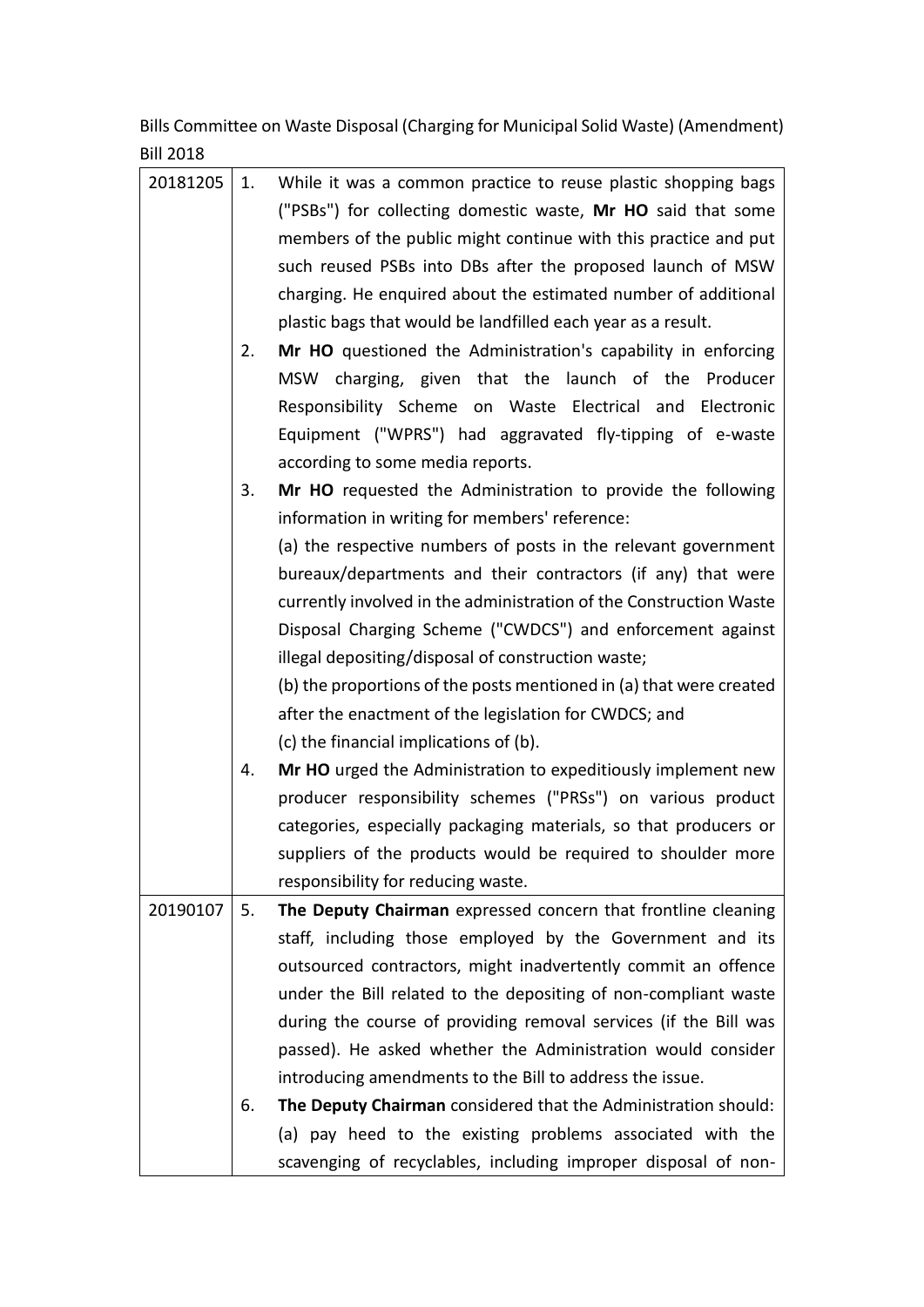|          |    | recyclable parts of scavenged materials and addition of impurities             |
|----------|----|--------------------------------------------------------------------------------|
|          |    | to recyclables in order to increase their weight and hence their               |
|          |    | market value;                                                                  |
|          |    | (b) strike a balance between the interest of the general public and            |
|          |    | that of the business sector when implementing waste reduction                  |
|          |    | and recycling initiatives;                                                     |
|          |    | (c) consider allowing the reuse of old PSBs as designated garbage              |
|          |    | bags (if the Bill was passed) through the attachment of a specific             |
|          |    | pre-paid label; and                                                            |
|          |    | (d) enhance frontline cleaning staff's understanding of the                    |
|          |    | requirements and their responsibilities under the proposed<br>charging scheme. |
|          |    | In addition, he expressed concern that the complicated text of the             |
|          |    | Bill (such as the proposed section 200) might hinder public                    |
|          |    | understanding of the requirements under the proposed charging                  |
|          |    | scheme.                                                                        |
|          | 7. | The Deputy Chairman commented that the Administration should                   |
|          |    | play an active role in requiring the business sector to shoulder               |
|          |    | more responsibility for reducing waste.                                        |
|          |    |                                                                                |
| 20190326 | 8. | The Deputy Chairman raised the following views and enquiries:                  |
|          |    | (a) the Administration should clearly explain how it would                     |
|          |    | overcome the potential difficulties in enforcing the proposed                  |
|          |    | charging scheme and tackling fly-tipping problems under the                    |
|          |    | scenarios described by members. It should also prioritize                      |
|          |    | enforcement actions based on the seriousness of offences;                      |
|          |    | (b) there was room for improving the waste collection systems in               |
|          |    | both urban and rural areas;                                                    |
|          |    | (c) whether a designated label ("DL") would be required for each               |
|          |    | dismantled part of the same abandoned furniture under the                      |
|          |    | proposed charging scheme; and                                                  |
|          |    | (d) whether the disposal without DLs of furniture items damaged                |
|          |    | by a flood while the traffic conditions forbade the purchase of DLs            |
|          |    | would be handled with discretion.                                              |
| 20190415 | 9. | The Deputy Chairman remarked that the Democratic Alliance for                  |
|          |    | the Betterment and Progress of Hong Kong ("DAB") had identified                |
|          |    | 141 black spots of littering, illegal disposal of construction and             |
|          |    | demolition ("C&D") waste, and/or rodent problems. However, the                 |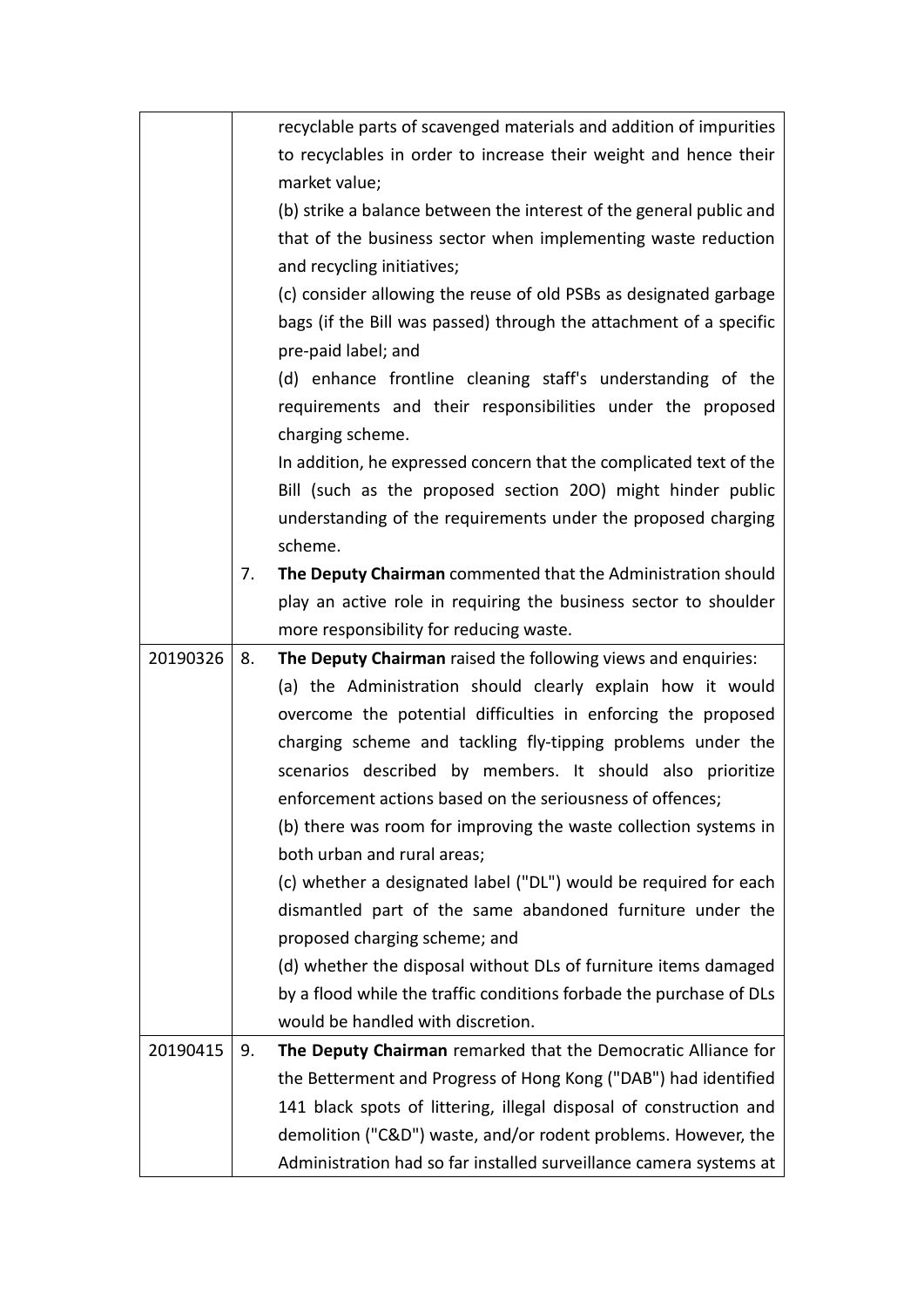|          |     | only some 20% of those black spots. He therefore shared Mr CHAN       |
|----------|-----|-----------------------------------------------------------------------|
|          |     | Chun-ying's concern that there would not be sufficient surveillance   |
|          |     | camera systems to prevent the aggravation of fly-tipping after the    |
|          |     | implementation of the proposed charging scheme. Moreover, he          |
|          |     | expressed concern that the proposed fixed penalty at \$1,500          |
|          |     | under clause 36 of the Waste Disposal (Charging for Municipal         |
|          |     | Solid Waste) (Amendment) Bill 2018 ("the Bill") would not provide     |
|          |     | sufficient deterrence.                                                |
|          | 10. | Dr QUAT and the Deputy Chairman requested the Administration          |
|          |     | to explain in writing why FEHD was planning to install its own        |
|          |     | surveillance camera system near the RCP at Tai Shui Hang Village      |
|          |     | (which was a fly-tipping black spot), even though EPD had already     |
|          |     | installed a surveillance camera system at the same location.          |
|          | 11. | The Deputy Chairman expressed concern that the proposed fixed         |
|          |     | penalty at \$1,500 might not have sufficient deterrent effect against |
|          |     | illegal disposal of NCW by the C&I sector as it would not be          |
|          |     | significantly higher than the cost of proper disposal of MSW (if the  |
|          |     | Bill was passed).                                                     |
| 20190430 |     | 12. The Deputy Chairman enquired about the number of meeting(s)       |
|          |     | conducted by the Administration with private waste collectors and     |
|          |     | recyclers in March and April 2019 to discuss the implementation       |
|          |     | arrangements of the proposed charging<br>scheme.<br>The               |
|          |     | Administration responded that it would provide the information        |
|          |     | after the meeting.                                                    |
|          | 13. | The Deputy Chairman asked about the distribution network for          |
|          |     | DBs and DLs, and suggested that the Administration should             |
|          |     | consider enabling the online purchase of DBs and DLs. The             |
|          |     | Administration undertook to consider the suggestion.                  |
| 20190507 | 14. | The Deputy Chairman remarked that there was a general view that       |
|          |     | the waste separation bins ("WSBs") provided in public places had      |
|          |     | been ineffective in promoting resource recovery. He asked             |
|          |     | whether the Administration had evaluated the reasons for that         |
|          |     | and how it would enhance the functions of WSBs.                       |
|          | 15. | The Deputy Chairman asked whether the Development Bureau              |
|          |     | ("DEVB") had cooperated with the Environment Bureau                   |
|          |     | ("ENB")/EPD in promoting the development of the local recycling       |
|          |     | industry through land use planning. He suggested that sites for       |
|          |     | recycling uses should be located near waste disposal facilities, so   |
|          |     |                                                                       |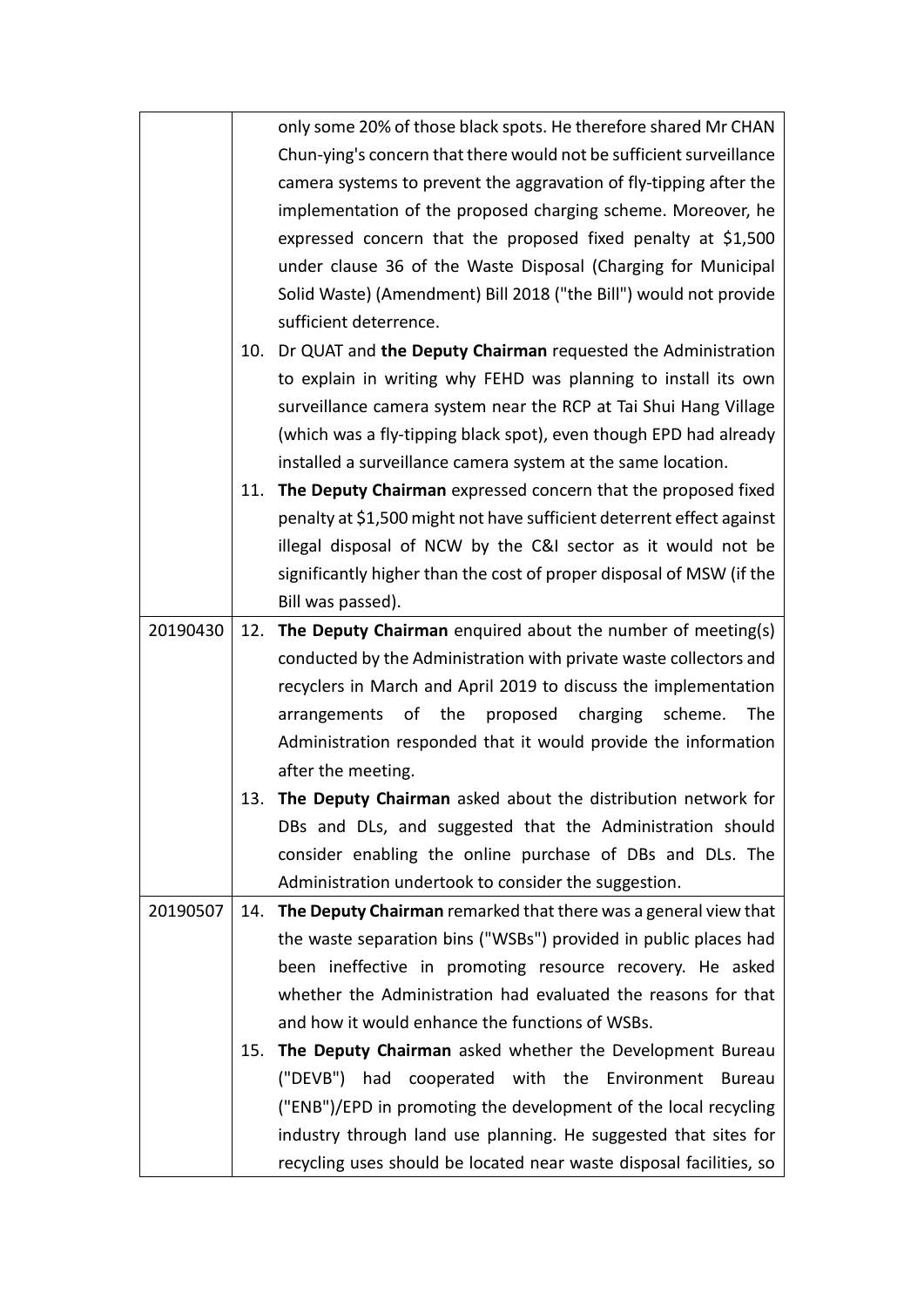|          |     | that the overall transportation cost of recyclables could be                                                                        |
|----------|-----|-------------------------------------------------------------------------------------------------------------------------------------|
|          |     | reduced.                                                                                                                            |
| 20190520 | 16. | Noting that tenders would be invited for the operation contracts                                                                    |
|          |     | of CRCs after the regularization efforts, the Deputy Chairman                                                                       |
|          |     | expressed concern that the contract(s) for the CRC(s) in the Islands                                                                |
|          |     | District might not attract any bid from NGOs due to the remote                                                                      |
|          |     | location(s) and the administrative burdens arising from the                                                                         |
|          |     | tendering procedure.                                                                                                                |
|          |     | 17. The Deputy Chairman asked about the interdepartmental                                                                           |
|          |     | coordination in preparing for the implementation of the proposed                                                                    |
|          |     | MSW charging scheme; and expressed concern on how the                                                                               |
|          |     | authorities would promptly rectify fly-tipping problems within HA-                                                                  |
|          |     | managed housing estates arising from the implementation of the                                                                      |
|          |     | scheme (if the Bill was passed).                                                                                                    |
|          | 18. | The Deputy Chairman instructed that HD be invited to provide, in                                                                    |
|          |     | writing, the views and concerns (if any) of HA/HD regarding the Bill                                                                |
|          |     | and the implementation strategy and arrangements for the                                                                            |
|          |     | proposed MSW charging scheme, in particular (a) the proposed                                                                        |
|          |     | monitoring and enforcement mechanisms under which, according                                                                        |
|          |     | to the Administration, HA/HD would not take enforcement actions                                                                     |
|          |     | against disposal of NCW within the HA-managed housing estates                                                                       |
|          |     | under the Bill (if and when passed), and (b) whether there would<br>be any plan to allocate or seek additional resources to install |
|          |     | additional surveillance camera systems in those housing estates                                                                     |
|          |     | for preventing aggravation of fly-tipping in general and monitoring                                                                 |
|          |     | compliance situations after the implementation of the proposed                                                                      |
|          |     | MSW charging scheme.                                                                                                                |
| 20191111 |     | 19. As the local recycling businesses of certain recyclables (such as                                                               |
|          |     | those collected from recycling bins in housing estates) had become                                                                  |
|          |     | unprofitable, the Deputy Chairman enquired<br>the<br>how                                                                            |
|          |     | Administration would enhance support for the recyclers                                                                              |
|          |     | concerned.                                                                                                                          |
|          | 20. | The Deputy Chairman and Mr CHENG enquired about:                                                                                    |
|          |     | recent statistics on C&D waste fly-tipping,<br>relevant<br>(a)                                                                      |
|          |     | enforcement actions and prosecution cases;                                                                                          |
|          |     | (b) the average time taken by the Administration to clear fly-tipped                                                                |
|          |     | C&D waste after it had received information on a fly-tipping case;                                                                  |
|          |     | and                                                                                                                                 |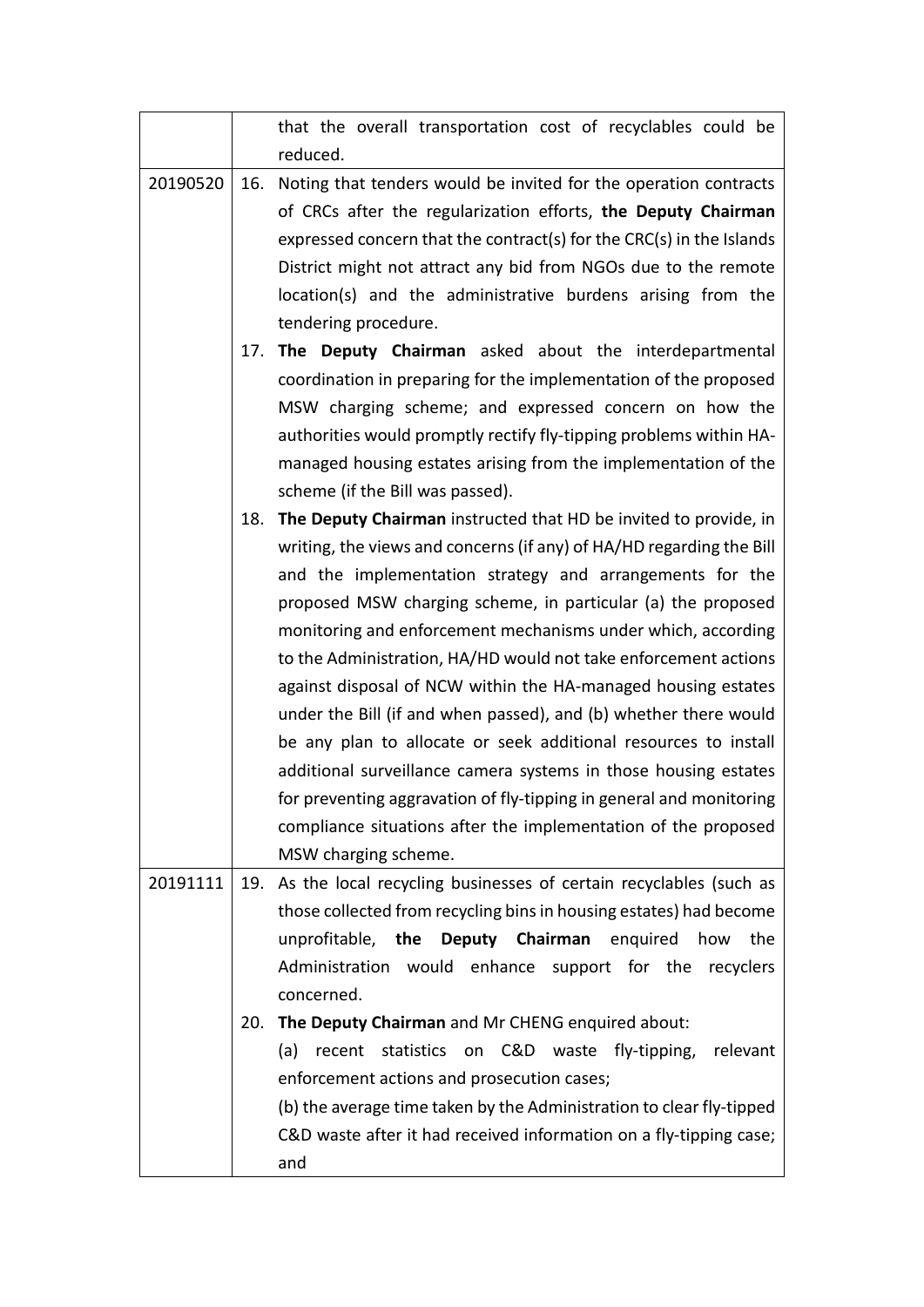(c) how the Administration would further improve the efficiency of clearing fly-tipped C&D waste and enhance deterrence against flytipping activities.

21. **The Deputy Chairman** expressed concern that littering and flytipping activities might become prevalent as a result of the implementation of the proposed MSW charging scheme (if the Bill was passed), and on some occasions the Administration and/or its cleaning service contractors might not have sufficient manpower to promptly clear the refuse concerned. He therefore suggested that the Administration should consider establishing a dedicated fund to be used for hiring other parties for refuse removal to fill temporary manpower gaps.

22. **The Deputy Chairman** suggested that representatives from the Home Affairs Department and/or Food and Health Bureau be invited to attend the next meeting of the Bills Committee to answer members' questions relating to interdepartmental coordination in enhancing the environmental hygiene conditions of places not covered by the Food and Environmental Hygiene Department's ordinary cleaning services, e.g. yards and back alleys of old buildings.

20191218 23. As the implementation of the Construction Waste Disposal Charging Scheme ("CWDCS") had given rise to fly-tipping problems, and the proposed MSW charging scheme would have an even larger scope of application compared to that of CWDCS, **the Deputy Chairman** and Ms QUAT expressed concern about the potential aggravation of fly-tipping problems due to the launch of MSW charging (if the Waste Disposal (Charging for Municipal Solid Waste) (Amendment) Bill 2018 ("the Bill") was passed).

> 24. **The Deputy Chairman** and Mr YICK enquired whether a video clip showing the appearance of a fly-tipper recorded by a surveillance camera system would constitute sufficient evidence for prosecution.

> 25. **The Deputy Chairman**, Mr YICK and Ms QUAT expressed the following views and concerns:

(a) the Administration might need to consider upgrading the surveillance camera systems at fly-tipping black spots, so that they could more clearly capture the appearances of fly-tippers to facilitate prosecution actions;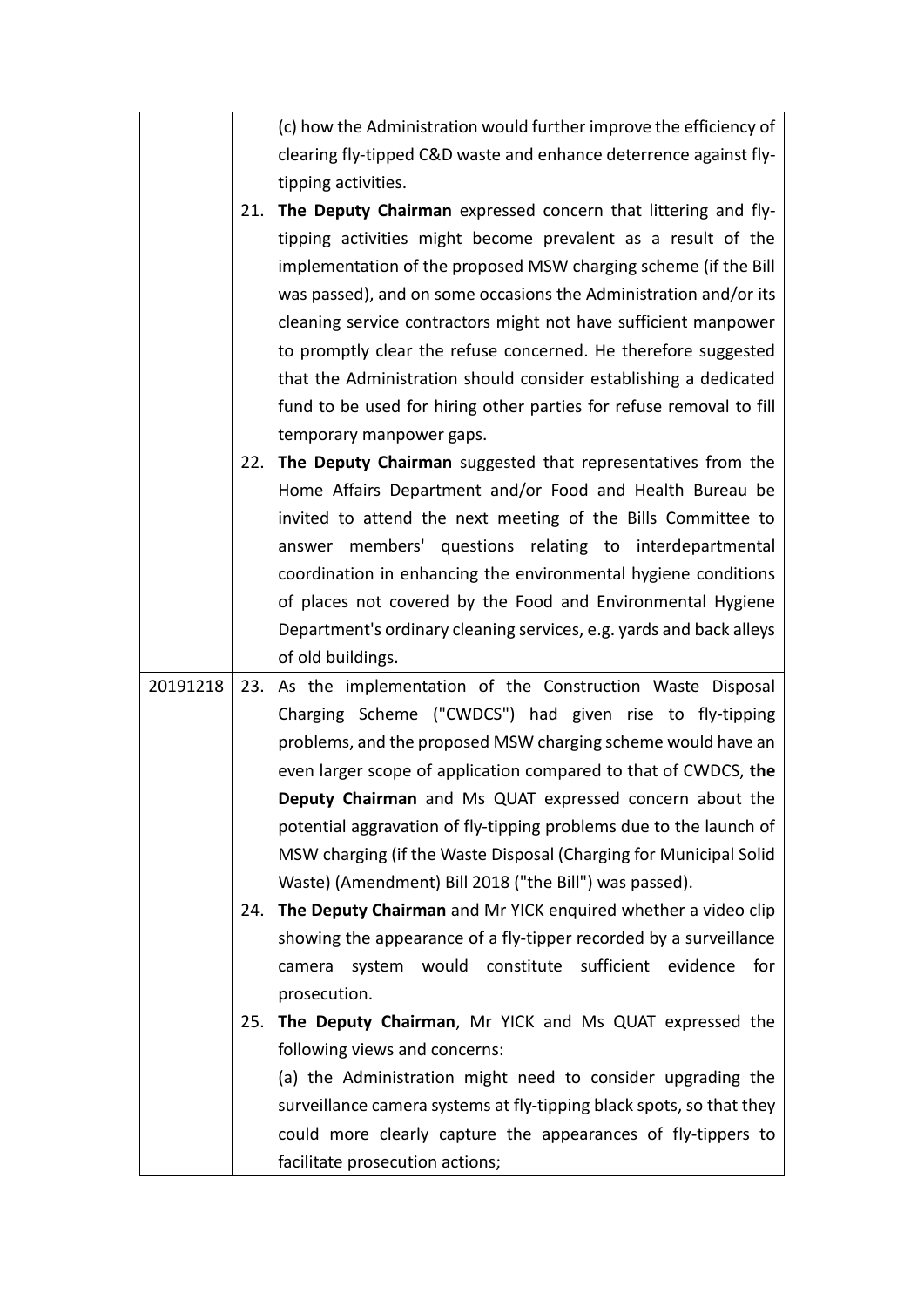|          |     | (b) EPD should make reference to the operation of surveillance      |
|----------|-----|---------------------------------------------------------------------|
|          |     | camera systems installed at public places by other government       |
|          |     | departments (such as the Hong Kong Police Force), with a view to    |
|          |     | enhancing its own systems; and                                      |
|          |     | (c) the effectiveness of the Administration's enforcement actions   |
|          |     | against illegal waste disposal would be impaired if it could not    |
|          |     | continue to install surveillance camera systems at black spots due  |
|          |     | to District Councils' objections.                                   |
|          | 26. | The Deputy Chairman remained unconvinced that an acceptable         |
|          |     | level of compliance with the proposed MSW charging scheme (if       |
|          |     | the Bill was passed) could be reached and maintained through the    |
|          |     | Administration's enforcement efforts, given that non-compliance     |
|          |     | with some existing environmental regulations (e.g. those relating   |
|          |     | to C&D waste disposal, littering, idling vehicle engines, etc.) was |
|          |     | not uncommon. He asked whether the Administration considered        |
|          |     | the implementation progress of CWDCS satisfactory.                  |
| 20200317 | 27. | The Deputy Chairman disagreed with Mr HUI's comments above,         |
|          |     | and said that discussion on the Bill's policy aspects had to take a |
|          |     | long time because the issues concerned were very controversial.     |
|          |     | He pointed out that as the House Committee ("HC") had yet to        |
|          |     | elect its chairman for the current legislative session, it remained |
|          |     | uncertain when the Second Reading debate on the Bill could be       |
|          |     | resumed even if the Bills Committee could complete its work         |
|          |     | shortly. Pending the completion of the HC chairmanship election,    |
|          |     | the Bills Committee could take the opportunity to discuss           |
|          |     | controversial issues relating to the Bill more thoroughly.          |
|          | 28. | The Deputy Chairman expressed concern on whether the                |
|          |     | penalties against fly-tipping and NCW disposal would have           |
|          |     | sufficient deterrent effect.                                        |
|          | 29. | The Deputy Chairman commented that the occurrence of violent        |
|          |     | protests from time to time, which often led to litter problems in   |
|          |     | the aftermath and affected the collection of recyclables, might     |
|          |     | undermine the effectiveness of the proposed MSW charging            |
|          |     | scheme (if the Bill was passed). He considered that the             |
|          |     | Administration should (a) conduct data analysis on the impact of    |
|          |     | violent protests on environmental hygiene and the costs of          |
|          |     | clearing litter arising from such protests; and (b) review the      |
|          |     | security arrangements for recyclable collection services.           |
|          |     |                                                                     |